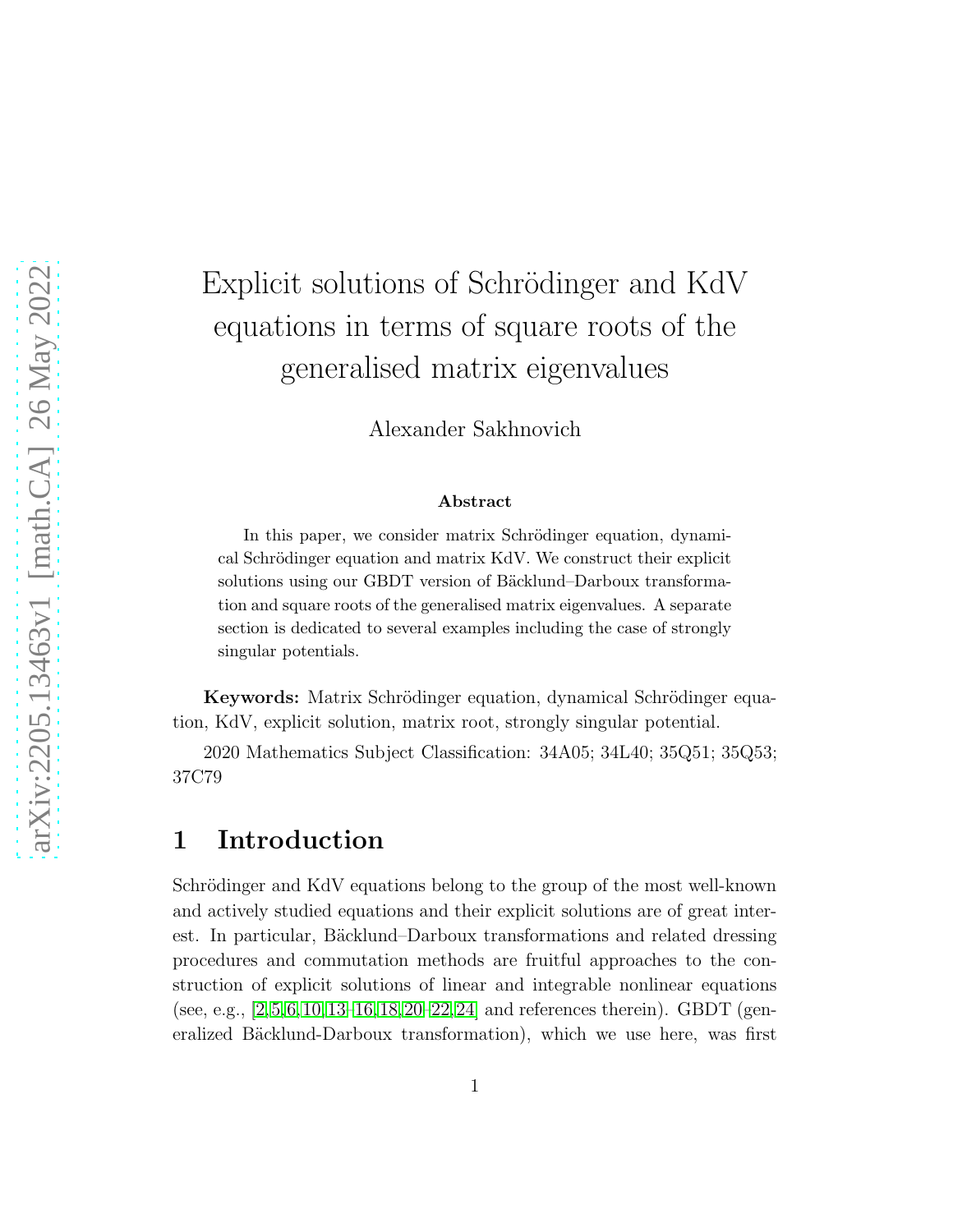introduced in our paper [\[16\]](#page-12-3), and a more general version of GBDT for first order systems rationally depending on the spectral parameter was treated in [\[17,](#page-13-4) [20\]](#page-13-1) (see also some references therein).

We construct GBDT and explicit solutions for the matrix Schrödinger equation

$$
-y''(x,\lambda) + u(x)y(x,\lambda) = \lambda y(x,\lambda) \quad (u = u^*), \quad y' := \frac{d}{dx}y,\tag{1.1}
$$

for the dynamical Schrödinger equation

<span id="page-1-0"></span>
$$
i\frac{\partial\psi}{\partial t}(x,t) = -\frac{\partial^2\psi}{\partial x^2}(x,t) + u(x)\psi(x,t),\tag{1.2}
$$

and for the matrix KdV equation

<span id="page-1-2"></span><span id="page-1-1"></span>
$$
\frac{\partial u}{\partial t} - 3u \frac{\partial u}{\partial x} - 3 \frac{\partial u}{\partial x} u + \frac{\partial^3 u}{\partial x^3} = 0.
$$
 (1.3)

Here, i is the imaginary unit ( $i^2 = -1$ ),  $\lambda$  is the so called spectral parameter  $(\lambda \in \mathbb{C}, \mathbb{C})$  stands for the complex plane), and  $u(x)$  and  $u(x,t)$  are  $h \times h$ matrix functions.

Remark 1.1 *In* [\(1.1\)](#page-1-0) *and* [\(1.2\)](#page-1-1)*, we assume that* x *belongs to some finite or infinite interval*  $\mathcal{I}$  ( $x \in \mathcal{I}$ ), whereas t in [\(1.2\)](#page-1-1) *belongs to the real axis* R. *Without loss of generality, we assume also that* 0 ∈ I *and speak later about parameter matrices*  $S(0)$  *and*  $\Pi(0)$ *.* 

The main step in the construction of the explicit solutions of  $(1.1)$ – $(1.3)$  via GBDT is the construction of the generalised eigenfunctions  $\Pi(x)$  (or  $\Pi(x,t)$ ). We consecutively construct  $\Pi$  for our three systems using square roots of the generalised matrix eigenvalues. In this way, the results of the papers [\[3,](#page-11-2)[7,](#page-12-4)[12\]](#page-12-5) are further developed and wider classes of  $\Pi$  and solutions of  $(1.1)$ – $(1.3)$  are obtained.

The next section is dedicated to the general construction of the solutions of  $(1.1)$ – $(1.3)$ . Interesting examples, including the case of strongly singular potentials, are treated in Section [3.](#page-7-0)

As usual, N is the set of positive integer numbers and  $I_h$  is the  $h \times h$ identity matrix.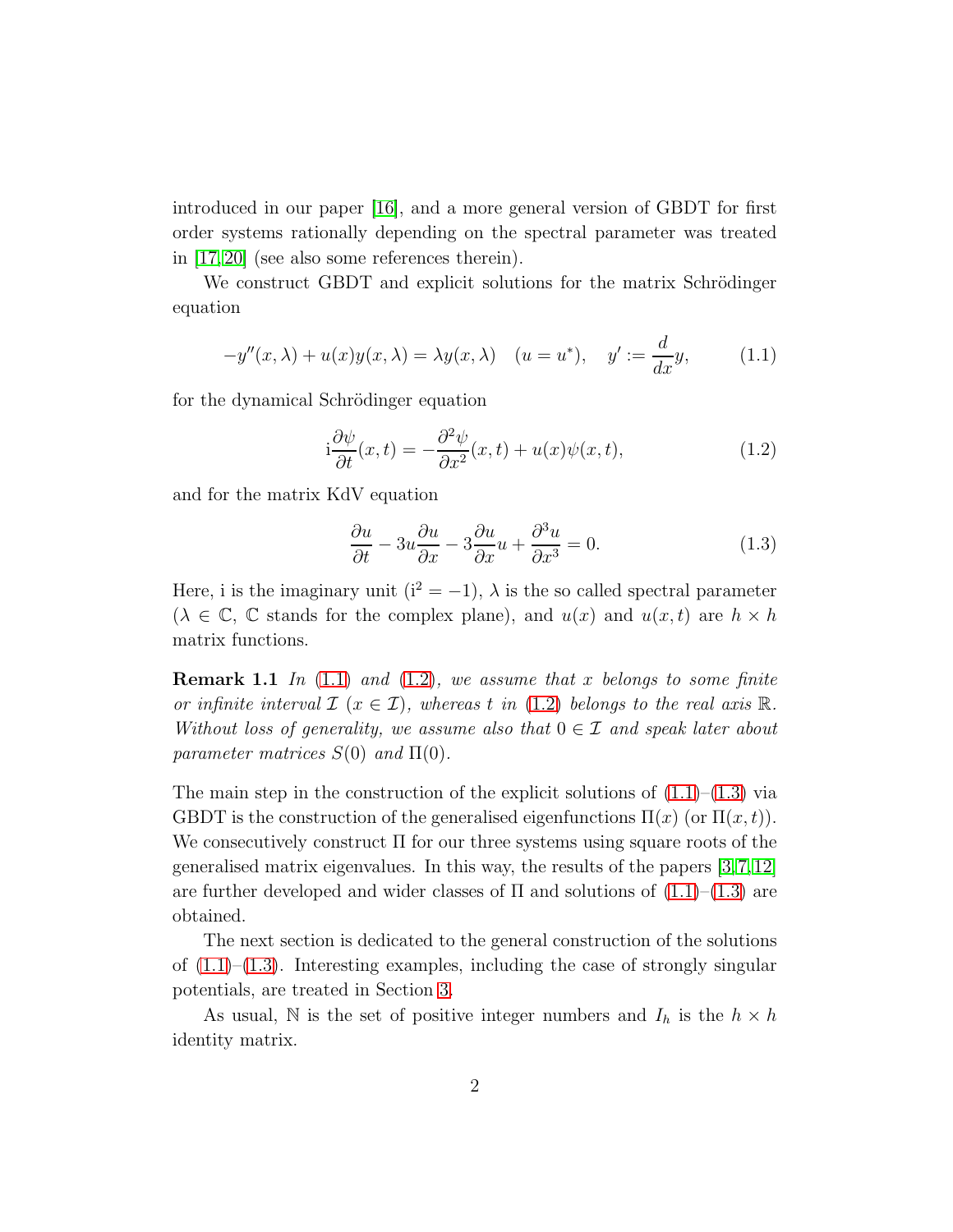#### 2 Matrix Schrödinger and KdV equations

1. GBDT for Schrödinger equation [\(1.1\)](#page-1-0) is determined by 3 parameter matrices. More precisely, we choose some *initial* system [\(1.1\)](#page-1-0) (or, equivalently, the initial potential  $u = u^*$  of Schrödinger equation [\(1.1\)](#page-1-0)) and fix  $n \in \mathbb{N}$ . Then, we fix  $n \times n$  matrices A and  $S(0)$ , and an  $n \times m$  ( $m = 2h$ ) matrix  $\Pi(0)$  such that the following relations hold:

<span id="page-2-5"></span>
$$
AS(0) - S(0)A^* = \Pi(0)j\Pi(0)^*, \quad S(0) = S(0)^*, \quad j := \begin{bmatrix} 0 & I_h \\ -I_h & 0 \end{bmatrix}.
$$
 (2.1)

Here,  $j^* = j^{-1} = -j$ . GBDT for Schrödinger equation is summed up, for instance, in [\[3,](#page-11-2) Sections 2,3]. In order to construct the potentials and solutions explicitly, we set here (similar to [\[7\]](#page-12-4))  $u(x) \equiv 0$ . That is, our initial system is trivial.

The matrix functions  $\Pi(x)$  and  $S(x)$  with fixed values  $\Pi(0)$  and  $S(0)$  are determined by the relations (see  $[3, (3.7)]$ ):

$$
\Pi'(x) = A\Pi(x) \begin{bmatrix} 0 & 0 \ I_h & 0 \end{bmatrix} - \Pi(x) \begin{bmatrix} 0 & I_h \ u(x) & 0 \end{bmatrix},
$$
 (2.2)

<span id="page-2-1"></span><span id="page-2-0"></span>
$$
S'(x) = \Pi(x) \begin{bmatrix} 0 & 0 \\ 0 & I_h \end{bmatrix} \Pi(x)^*.
$$
 (2.3)

Setting  $u(x) \equiv 0$  and partitioning  $\Pi$  into two  $n \times h$  blocks

$$
\Pi(x) = \begin{bmatrix} \Lambda_1(x) & \Lambda_2(x) \end{bmatrix}, \quad \Pi(0) = \begin{bmatrix} \vartheta_1 & \vartheta_2 \end{bmatrix}, \tag{2.4}
$$

we rewrite the relations  $(2.2)$  and  $(2.3)$  as

$$
\Lambda_1'(x) = A\Lambda_2(x), \quad \Lambda_2'(x) = -\Lambda_1(x); \tag{2.5}
$$

<span id="page-2-4"></span><span id="page-2-3"></span><span id="page-2-2"></span>
$$
S(x) = S(0) + \int_0^x \Lambda_2(\xi) \Lambda_2(\xi)^* d\xi.
$$
 (2.6)

The potential and solution of the GBDT-transformed Schrödinger equation are expressed in terms of  $\Pi(x)$  and  $S(x)$  [\[3,](#page-11-2) [7\]](#page-12-4), and it remains to calculate the matrix functions  $\Pi(x)$  and  $S(x)$  determined by  $(2.5)$ ,  $(2.6)$  and the given triple  $\{A, S(0), \Pi(0)\}.$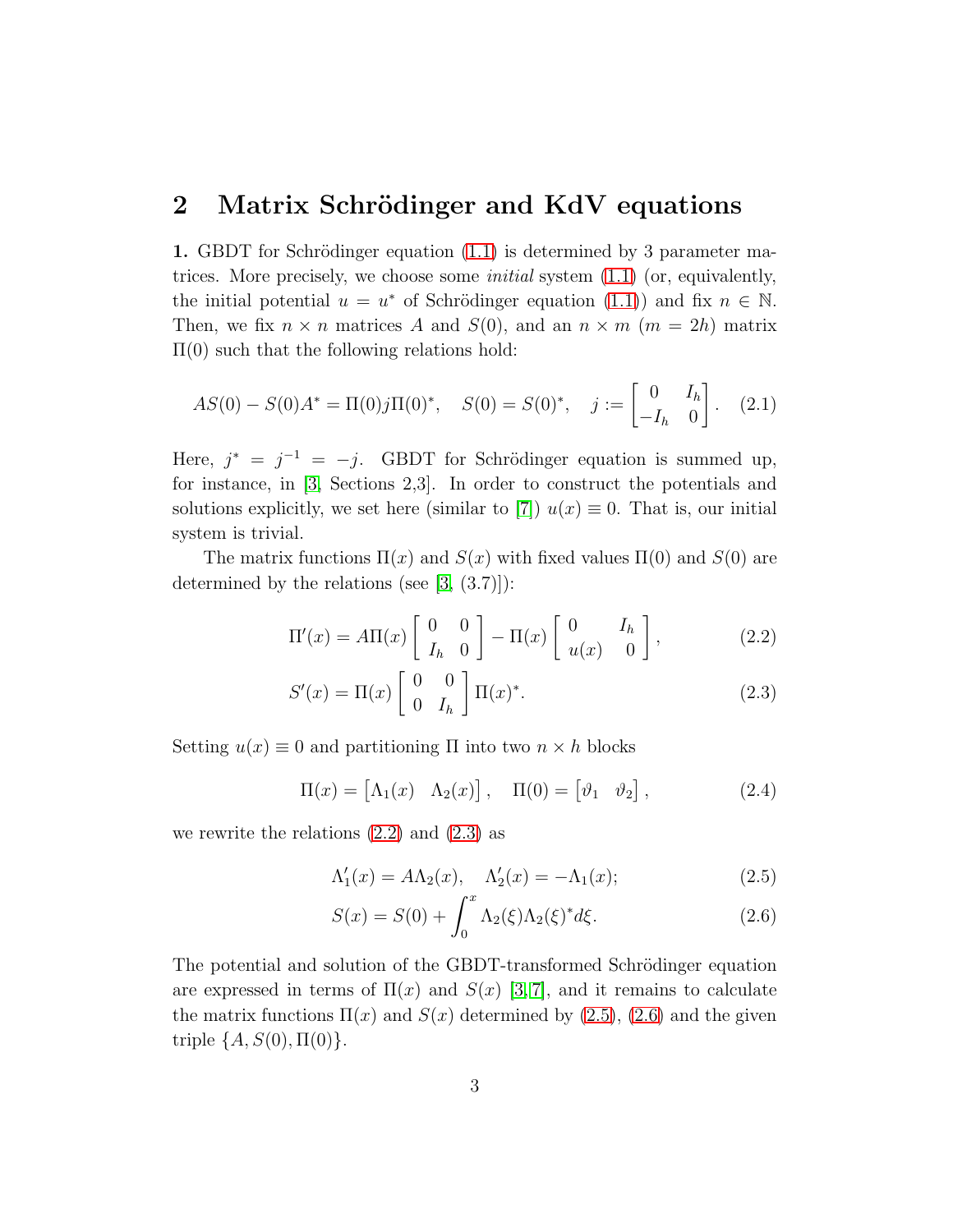**Lemma 2.1** Let an  $n \times n$  *matrix* Q *be a square root of* A:  $Q^2 = A$ *. Then, the matrix functions*

$$
\Lambda_1(x) := -iQ(e^{ixQ}f_1 - e^{-ixQ}f_2), \quad \Lambda_2(x) := e^{ixQ}f_1 + e^{-ixQ}f_2,\tag{2.7}
$$

*where*  $f_1$  *and*  $f_2$  *are*  $n \times h$  *matrices, satisfy* [\(2.5\)](#page-2-2)*. Correspondingly, the matrix*  $function \Pi(x) := [\Lambda_1(x) \quad \Lambda_2(x)]$  satisfies [\(2.2\)](#page-2-0) (where  $u \equiv 0$ )*. In the case* 

<span id="page-3-3"></span><span id="page-3-0"></span>
$$
-iQ(f_1 - f_2) = \vartheta_1, \quad f_1 + f_2 = \vartheta_2,
$$
\n(2.8)

*the matrix*  $[\Lambda_1(x) \quad \Lambda_2(x)]$  *takes the required value*  $[\vartheta_1 \quad \vartheta_2]$  (*determined by the triple*  $\{A, S(0), \Pi(0) = \begin{bmatrix} \vartheta_1 & \vartheta_2 \end{bmatrix} \}$  *at*  $x = 0$ *. Moreover, the integral part in* [\(2.6\)](#page-2-3) *may* (*for each* Q *and*  $\Pi(0)$ ) *be explicitly calculated.* 

P r o o f. Simple direct calculations show that  $\Lambda_1$  and  $\Lambda_2$  given by [\(2.7\)](#page-3-0) satisfy [\(2.5\)](#page-2-2) or, equivalently, that

<span id="page-3-2"></span><span id="page-3-1"></span>
$$
\Pi(x) := \begin{bmatrix} \Lambda_1(x) & \Lambda_2(x) \end{bmatrix} \tag{2.9}
$$

satisfies [\(2.2\)](#page-2-0). Clearly,  $\Pi(x)$  given by [\(2.7\)](#page-3-0)–[\(2.9\)](#page-3-1) takes the required value at  $x = 0$ . Finally, we note that the entries of  $\Lambda_2(x)$  are sums of the terms of the form  $p_k(x)e^{ixc_k}$ , where  $c_k \in \mathbb{C}$  and  $p_k(x)$  are polynomials. Hence, the last statement in the lemma is valid.  $\blacksquare$ 

<span id="page-3-4"></span>**Remark 2.2** If det  $A \neq 0$  *square roots* Q *of* A *always exist* (*see, e.g.,* [\[4,](#page-11-3)] *Chapter VIII,* §*6] with further details and references in [\[19,](#page-13-5) Section 2]*)*. Clearly,* Q *is invertible in this case. Therefore, the matrices*

$$
f_1 := (\vartheta_2 + iQ^{-1}\vartheta_1) / 2, \quad f_2 := (\vartheta_2 - iQ^{-1}\vartheta_1) / 2 \tag{2.10}
$$

are well-defined. It is immediate that  $f_1$  and  $f_2$  given by  $(2.10)$  satisfy  $(2.8)$ .

If the solutions  $Z_k$  of the matrix equations

$$
i(QZ_1 - Z_1Q^*) = f_1f_1^*, \quad i(QZ_2 + Z_2Q^*) = f_1f_2^*, \quad -i(QZ_3 - Z_3Q^*) = f_2f_2^*
$$
\n
$$
(2.11)
$$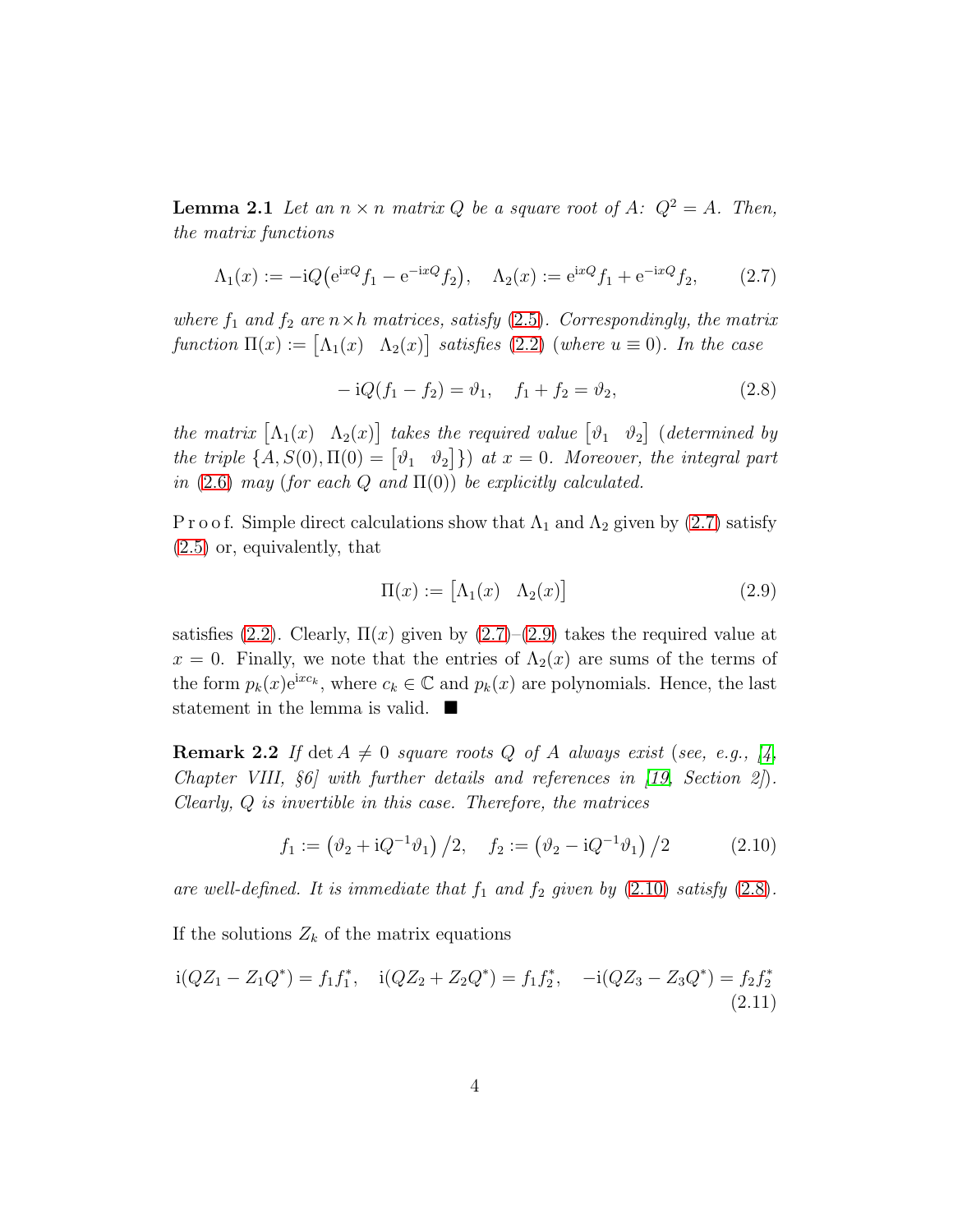exist, formula [\(2.6\)](#page-2-3) and the second equality in [\(2.7\)](#page-3-0) yield the following representation of  $S(x)$ :

$$
S(x) = e^{ixQ} Z_1 e^{-ixQ^*} + e^{ixQ} Z_2 e^{ixQ^*} + e^{-ixQ} Z_2^* e^{-ixQ^*} + e^{-ixQ} Z_3 e^{ixQ^*}.
$$
 (2.12)

In view of [\(2.5\)](#page-2-2), the matrix functions  $\Lambda_k(x)$  also admit an essentially less convenient than [\(2.7\)](#page-3-0) representation

$$
\begin{bmatrix} \Lambda_1(x) \\ \Lambda_2(x) \end{bmatrix} = e^{x\mathcal{A}} \begin{bmatrix} \vartheta_1 & \vartheta_2 \end{bmatrix}, \quad \mathcal{A} = \begin{bmatrix} 0 & A \\ -I_n & 0 \end{bmatrix}
$$
 (2.13)

(see [\[3,](#page-11-2) (3.21)]). In the case  $S(0) = I_n$ , explicit (although somewhat inconvenient) expressions for  $S(x)$  are presented in [\[7\]](#page-12-4) in terms of the matrix exponent  $e^{ixA_{\gamma}}$ , where  $A_{\gamma}$  is a  $4n \times 4n$  matrix.

Assume that  $y(x, \lambda)$  satisfies the trivial Schrödinger equation [\(1.1\)](#page-1-0) (with  $u \equiv 0$ ) and put  $Y_0(x, \lambda) := \begin{bmatrix} y(x, \lambda) \\ y'(x, \lambda) \end{bmatrix}$  $y'(x,\lambda)$  $\Big\} \in \mathbb{C}^m$  (*m* = 2*h*). Using [\[3,](#page-11-2) Proposition 3.5] (for the case  $u \equiv 0$ ) and Lemma [2.1](#page-2-4) above, we obtain the next theorem.

<span id="page-4-2"></span>Theorem 2.3 *Let a triple* {A, S(0), Π(0)} *satisfy* [\(2.1\)](#page-2-5) *and assume that*  $Q^2 = A$ *. Let the matrix functions*  $\Pi(x) = [\Lambda_1(x) \Lambda_2(x)]$  and  $S(x)$  be *explicitly defined by formulas* [\(2.6\)](#page-2-3) *and* [\(2.7\)](#page-3-0)*–*[\(2.9\)](#page-3-1)*. Define* (*in the points of invertibility of*  $S(x)$ *) the GBDT-transformed*  $h \times h$  *potential*  $\tilde{u}(x)$  *by the relations*

<span id="page-4-0"></span>
$$
\widetilde{u}(x) = 2(X_{12}(x) + X_{21}(x) + X_{22}(x)^2), \quad X_{ik}(x) := \Lambda_i(x)^* S(x)^{-1} \Lambda_k(x).
$$
\n(2.14)

*Then, the function*

$$
\widetilde{y}(x,\lambda) = [I_h \quad 0]w_A(x,\lambda)Y_0(x,\lambda),\tag{2.15}
$$

$$
w_A(x,\lambda) := I_m - j\Pi(x)^* S(x)^{-1} (A - \lambda I_n)^{-1} \Pi(x).
$$
 (2.16)

*satisfies the transformed matrix Schrödinger equation* 

<span id="page-4-4"></span><span id="page-4-3"></span><span id="page-4-1"></span>
$$
-\tilde{y}''(x,\lambda) + \tilde{u}(x)\tilde{y}(x,\lambda) = \lambda \tilde{y}(x,\lambda).
$$
 (2.17)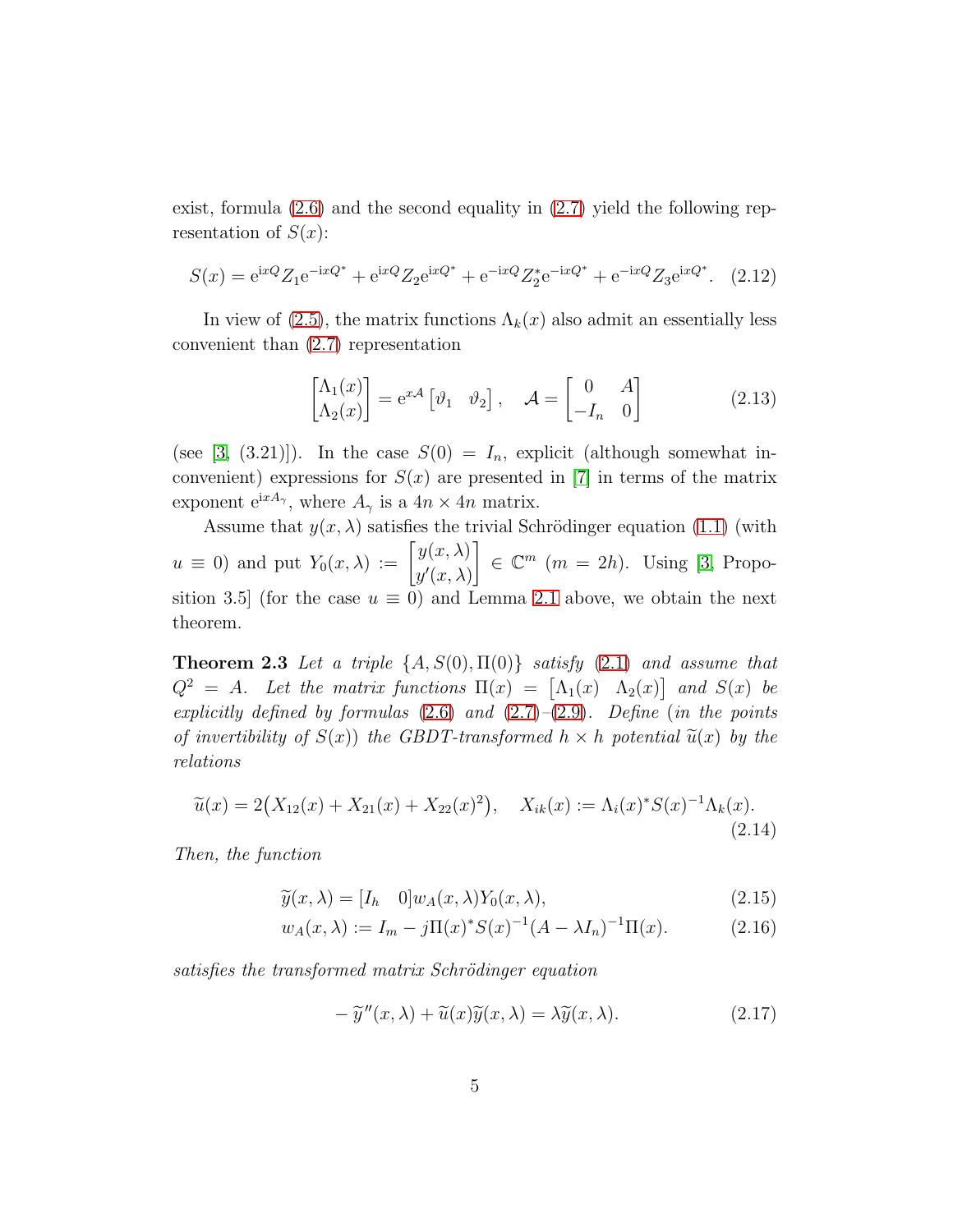**Remark 2.4** It is easy to see that the vector functions  $Y_0$  have the form

<span id="page-5-4"></span>
$$
Y_0(x,\lambda) = W_0(x,\lambda)f_0, \quad W_0(x,\lambda) := \begin{bmatrix} e^{ix\sqrt{\lambda}}I_h & e^{-ix\sqrt{\lambda}}I_h \\ i\sqrt{\lambda}e^{ix\sqrt{\lambda}}I_h & -i\sqrt{\lambda}e^{-ix\sqrt{\lambda}}I_h \end{bmatrix},
$$
\n(2.18)

*where*  $f_0 \in \mathbb{C}^m$  *are arbitrary constant vectors.* 

It is also immediate from  $(2.14)$  that  $\widetilde{u} = \widetilde{u}^*$ .

**2.** The same  $\Pi(x)$  and  $S(x)$  provide explicit solutions of the dynamical Schrödinger systems

<span id="page-5-0"></span>
$$
i\frac{\partial}{\partial t}\widetilde{\psi}(x,t) = (\widetilde{H}\widetilde{\psi})(x,t), \quad \widetilde{H} := -\frac{\partial^2}{\partial x^2} + \widetilde{u}(x). \tag{2.19}
$$

Using again Lemma [2.1,](#page-2-4) we reformulate [\[3,](#page-11-2) Theorem 3.1] (for the case  $u \equiv 0$ ).

Theorem 2.5 *Let a triple* {A, S(0), Π(0)} *satisfy* [\(2.1\)](#page-2-5) *and assume that*  $Q^2 = A$ *. Let the matrix functions*  $\Pi(x) = [\Lambda_1(x) \Lambda_2(x)]$  and  $S(x)$  be *explicitly defined by formulas* [\(2.6\)](#page-2-3) *and* [\(2.7\)](#page-3-0)*–*[\(2.9\)](#page-3-1)*. Define* (*in the points of invertibility of*  $S(x)$ *) the GBDT-transformed*  $h \times h$  *potential*  $\tilde{u}(x)$  *by the relations* [\(2.14\)](#page-4-0)*.*

*Then, in the points of invertibility of*  $S(x)$ *, the*  $m \times n$  *matrix function* 

<span id="page-5-3"></span>
$$
\widetilde{\psi}(x,t) = \begin{bmatrix} 0 & I_h \end{bmatrix} \Pi(x)^* S(x)^{-1} e^{-itA} \tag{2.20}
$$

*satisfies the transformed dynamical Schrödinger system*  $(2.19)$ *.* 

3. In order to construct explicit solutions of the matrix KdV

<span id="page-5-2"></span>
$$
\frac{\partial \widetilde{u}}{\partial t} - 3\widetilde{u}\frac{\partial \widetilde{u}}{\partial x} - 3\frac{\partial \widetilde{u}}{\partial x}\widetilde{u} + \frac{\partial^3 \widetilde{u}}{\partial x^3} = 0,\tag{2.21}
$$

we add the variable t in our matrix functions and consider

$$
\Pi(x,t) = \begin{bmatrix} \Lambda_1(x,t) & \Lambda_2(x,t) \end{bmatrix} \text{ and } S(x,t) \quad (x \in \mathcal{I}_1, t \in \mathcal{I}_2),
$$

where  $\mathcal{I}_1$  and  $\mathcal{I}_2$  are intervals containing 0. Instead of the matrix identity  $(2.1)$ , we require

<span id="page-5-1"></span>
$$
AS(0,0) - S(0,0)A^* = \Pi(0,0)j\Pi(0,0)^* \quad (S(0,0) = S(0,0)^*).
$$
 (2.22)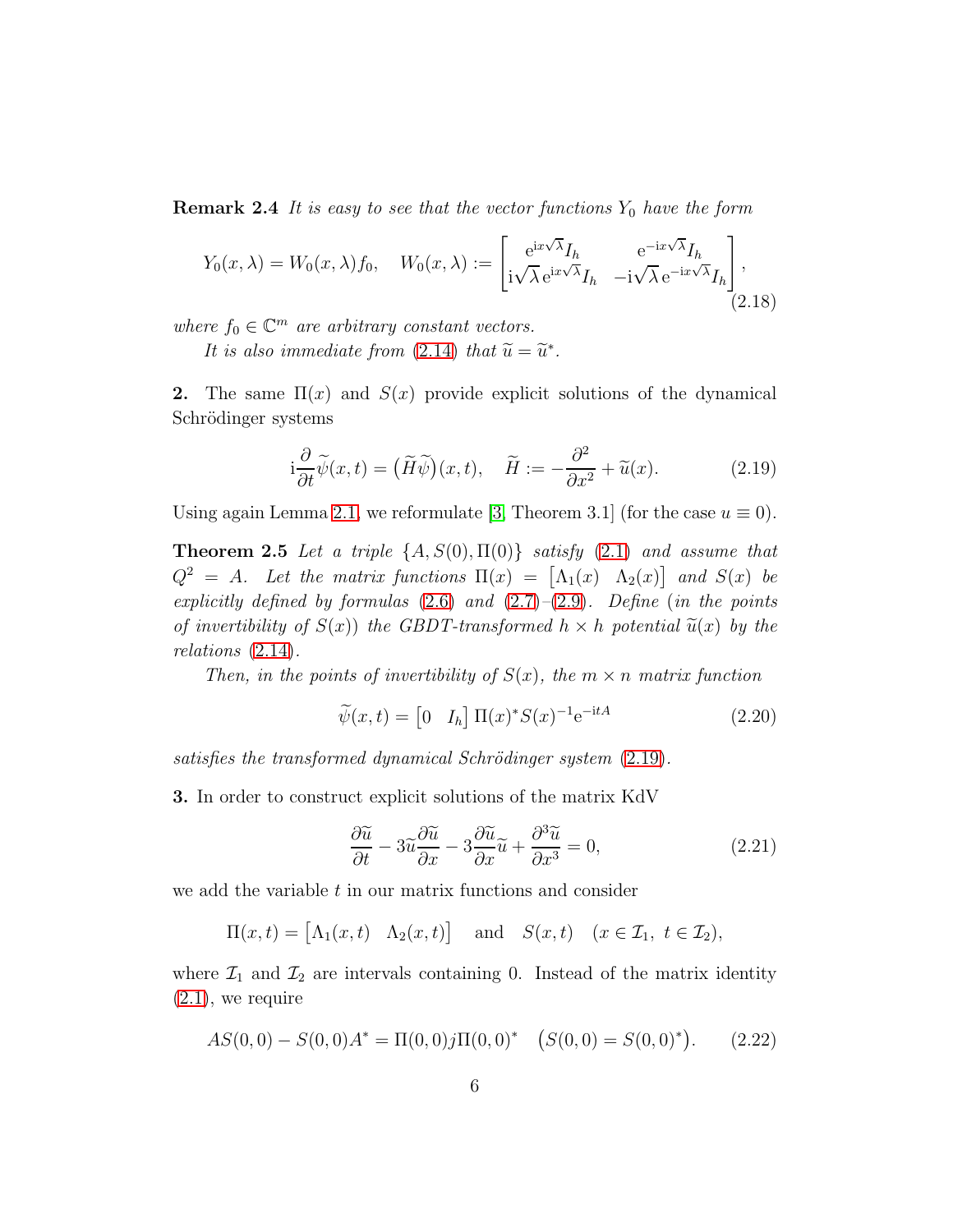We partition  $\Pi$  into the  $n \times h$  blocks

$$
\Pi(x,t) = \begin{bmatrix} \Lambda_1(x,t) & \Lambda_2(x,t) \end{bmatrix}, \quad \Pi(0,0) = \begin{bmatrix} \vartheta_1 & \vartheta_2 \end{bmatrix}.
$$
 (2.23)

Equations [\(2.5\)](#page-2-2) take the form

<span id="page-6-1"></span><span id="page-6-0"></span>
$$
\frac{\partial}{\partial x}\Lambda_1(x,t) = A\Lambda_2(x,t), \quad \frac{\partial}{\partial x}\Lambda_2(x,t) = -\Lambda_1(x,t), \quad (2.24)
$$

and another pair of PDEs is added (see [\[7,](#page-12-4) p. 372]):

$$
\frac{\partial}{\partial t}\Lambda_1(x,t) = 4A^2\Lambda_2(x,t), \quad \frac{\partial}{\partial t}\Lambda_2(x,t) = -4A\Lambda_1(x,t). \tag{2.25}
$$

Finally,  $S(x, t)$  is determined by the relations (see [\[7,](#page-12-4) (5.6) and (5.9)]):

<span id="page-6-2"></span>
$$
\frac{\partial}{\partial x}S = \Lambda_2 \Lambda_2^*, \quad \frac{\partial S}{\partial t} = 4(A\Lambda_2 \Lambda_2^* + \Lambda_2 \Lambda_2^* A^* + \Lambda_1 \Lambda_1^*). \tag{2.26}
$$

Similar to Lemma [2.1,](#page-2-4) we derive the following lemma.

**Lemma 2.6** Let an  $n \times n$  *matrix* Q *be a square root of* A:  $Q^2 = A$ *. Then, the matrix functions*

<span id="page-6-5"></span><span id="page-6-4"></span>
$$
\Lambda_1(x,t) := -iQ \left( e^{i(xQ + 4tQ^3)} f_1 - e^{-i(xQ + 4tQ^3)} f_2 \right),\tag{2.27}
$$

$$
\Lambda_2(x,t) := e^{i(xQ + 4tQ^3)} f_1 + e^{-i(xQ + 4tQ^3)} f_2,
$$
\n(2.28)

where  $f_1$  and  $f_2$  are  $n \times h$  *matrices, satisfy* [\(2.24\)](#page-6-0) and [\(2.25\)](#page-6-1)*. If* [\(2.8\)](#page-3-3) *holds,*  $we \; have \; [\Lambda_1(0,0) \; \Lambda_2(0,0)] = \Pi(0,0)$ *. Moreover,*  $S(x,t)$  *may be explicitly calculated* (*for each*  $Q$  *and*  $\Pi(0,0)$ ) *using* [\(2.26\)](#page-6-2)*.* 

**Remark 2.7** If det  $A \neq 0$ , the square root Q always exists and the matrices  $f_1, f_2$  *satisfying* [\(2.8\)](#page-3-3) *are given by* [\(2.10\)](#page-3-2) (*similar to the case of Remark [2.2](#page-3-4)*).

Equalities  $(2.24)$  and the first equality in  $(2.26)$  yield

<span id="page-6-3"></span>
$$
\frac{\partial}{\partial x}(AS - SA^*) = \frac{\partial}{\partial x}(\Lambda_1 \Lambda_2^* - \Lambda_2 \Lambda_1^*). \tag{2.29}
$$

Equalities  $(2.25)$  and the second equality in  $(2.26)$  yield

$$
\frac{\partial}{\partial t}(AS - SA^*) = 4(A^2\Lambda_2\Lambda_2^* - \Lambda_2\Lambda_2^*(A^*)^2 + A\Lambda_1\Lambda_1^* - \Lambda_1\Lambda_1^*A^*), \n\frac{\partial}{\partial t}(\Lambda_1\Lambda_2^* - \Lambda_2\Lambda_1^*) = 4(A^2\Lambda_2\Lambda_2^* - \Lambda_2\Lambda_2^*(A^*)^2 + A\Lambda_1\Lambda_1^* - \Lambda_1\Lambda_1^*A^*),
$$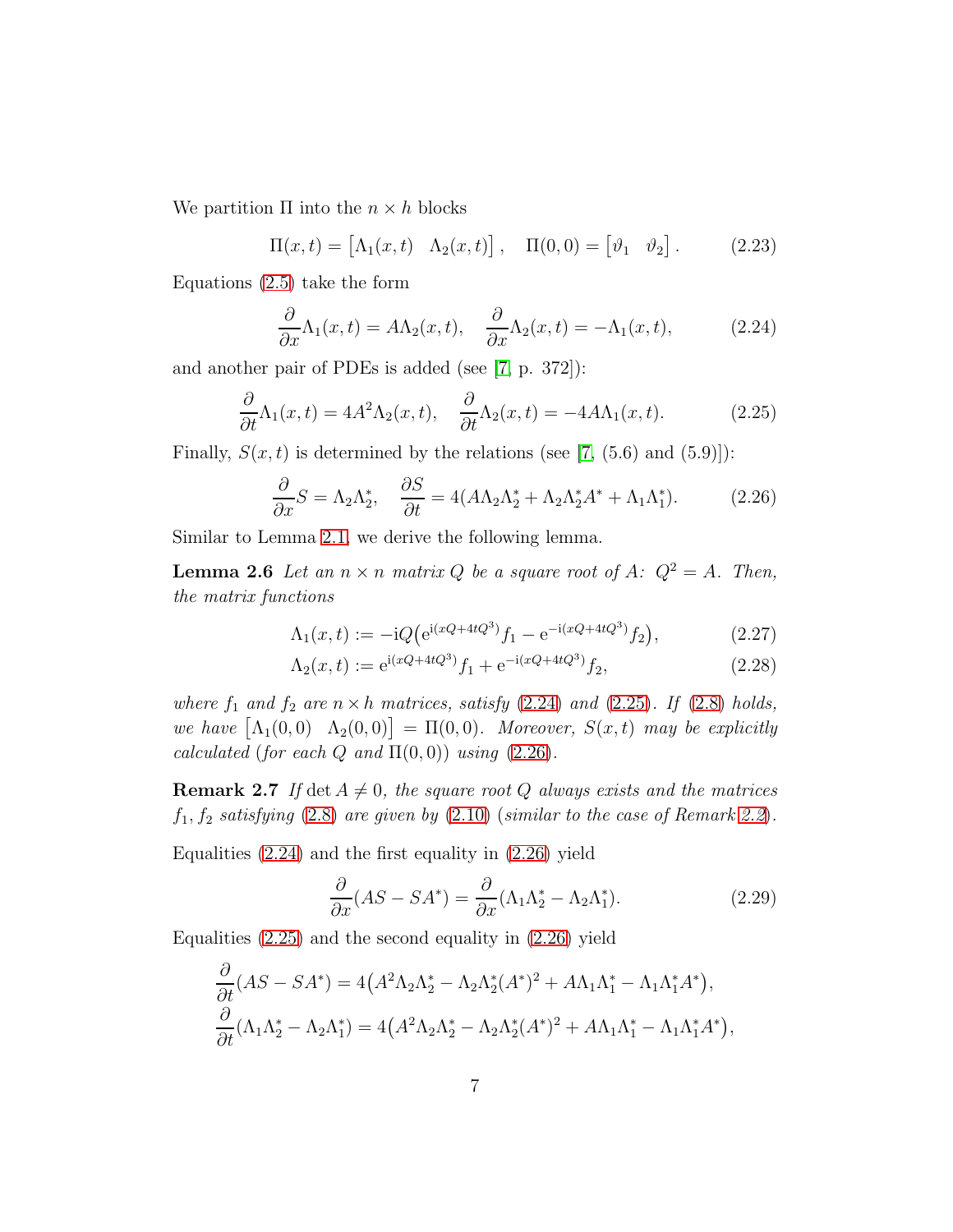that is,

<span id="page-7-1"></span>
$$
\frac{\partial}{\partial t}(AS - SA^*) = \frac{\partial}{\partial t}(\Lambda_1 \Lambda_2^* - \Lambda_2 \Lambda_1^*). \tag{2.30}
$$

From [\(2.22\)](#page-5-1), [\(2.29\)](#page-6-3) and [\(2.30\)](#page-7-1) we derive

<span id="page-7-2"></span>
$$
AS(x,t) - S(x,t)A^* = \Pi(x,t)j\Pi(x,t)^*.
$$
 (2.31)

According to the proof of [\[7,](#page-12-4) Theorem 0.5], relations  $(2.24)$ – $(2.26)$  and  $(2.31)$ imply that the matrix function

<span id="page-7-3"></span>
$$
\widetilde{u}(x,t) = 2(X_{12}(x,t) + X_{21}(x,t) + X_{22}(x,t)^2), \tag{2.32}
$$

where

<span id="page-7-4"></span>
$$
X_{ik}(x,t) := \Lambda_i(x,t)^* S(x,t)^{-1} \Lambda_k(x,t), \tag{2.33}
$$

satisfies KdV [\(2.21\)](#page-5-2). Using also Lemma [2.6,](#page-6-4) we obtain the following theorem.

Theorem 2.8 *Let a triple* {A, S(0, 0), Π(0, 0)} *satisfy* [\(2.22\)](#page-5-1) *and assume that*  $Q^2 = A$ *. Let the matrix functions*  $\Lambda_1(x,t)$ *,*  $\Lambda_2(x,t)$  *and*  $S(x,t)$  *be explicitly defined by formulas* [\(2.26\)](#page-6-2)*–*[\(2.28\)](#page-6-5) *and* [\(2.8\)](#page-3-3)*. Define* (*in the points of invertibility of*  $S(x,t)$  *the GBDT-transformed*  $h \times h$  *potential*  $\widetilde{u}(x,t)$  *by the relations* [\(2.32\)](#page-7-3) *and* [\(2.33\)](#page-7-4)*. Then,*  $\tilde{u}$  *satisfies KdV equation* [\(2.21\)](#page-5-2)*.* 

### <span id="page-7-0"></span>3 Examples

Let us consider several useful examples of the potentials  $\tilde{u}$  of Schrödinger equations  $(2.17)$  and  $(2.19)$  generated (via relations  $(2.6)$ ,  $(2.7)$  and  $(2.14)$ ) by some special triples  $\{A, S(0), \Pi(0) = [\vartheta_1 \quad \vartheta_2]\}$  satisfying [\(2.1\)](#page-2-5). The corresponding explicit solutions  $\tilde{y}$  and  $\tilde{\psi}$  follow (in terms of  $\Lambda_1(x)$ ,  $\Lambda_2(x)$  and  $S(x)$  from Theorems [2.3](#page-4-2) and [2.5,](#page-5-3) respectively.

Remark 3.1 *Rational potentials* (*rational extensions*) *are of interest in applications* (*see, e.g., [\[8,](#page-12-6) [9\]](#page-12-7) and references therein*)*. If* Q (*or, equivalently,* A) *is nilpotent, it follows from* [\(2.6\)](#page-2-3)*,* [\(2.7\)](#page-3-0) *and* [\(2.14\)](#page-4-0) *that the entries of the potential*  $\tilde{u}(x)$  *are rational functions.*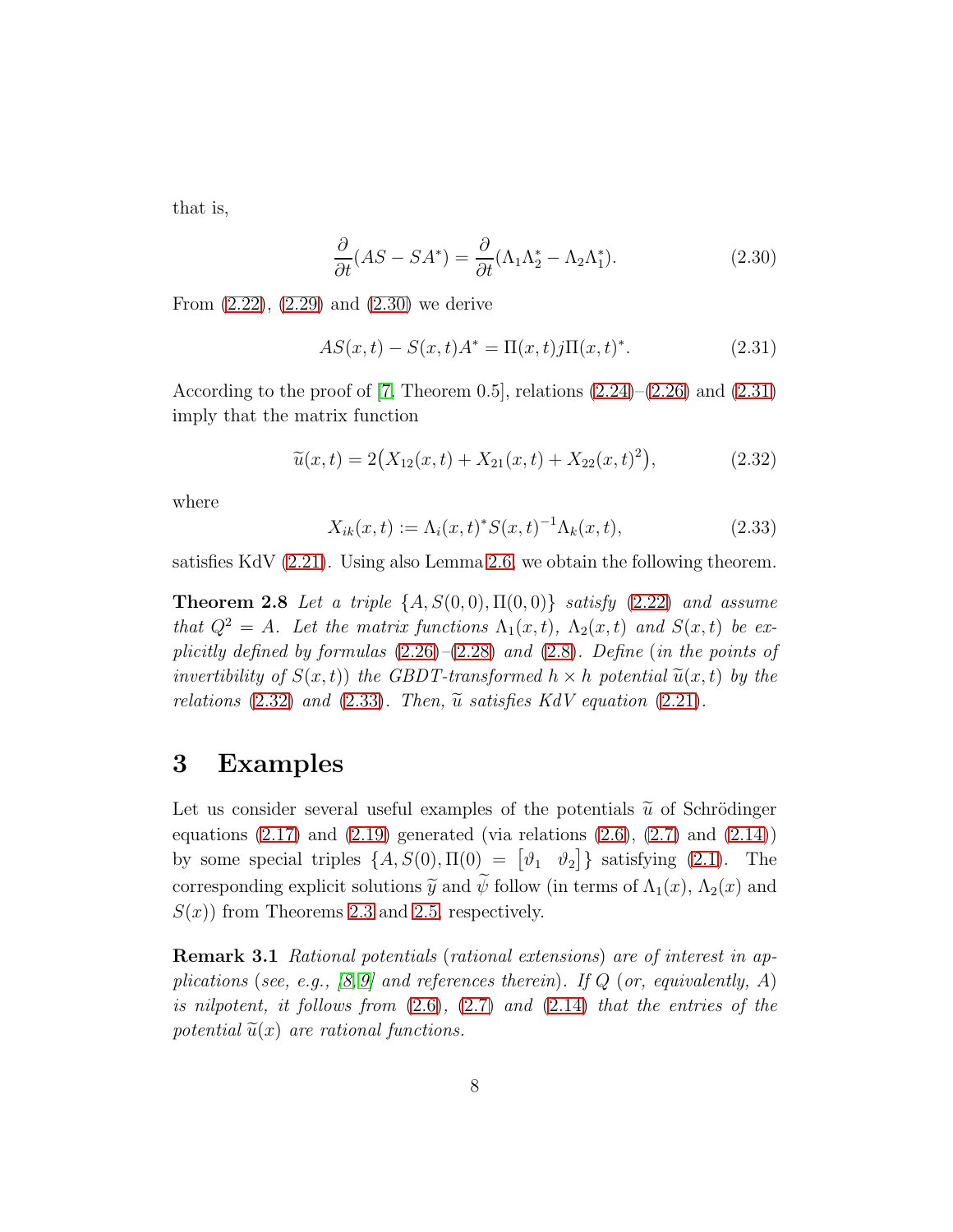The simplest example is the case  $A = 0$ .

**Example 3.2** [\[7,](#page-12-4) p. 371]. Assume that  $A = Q = 0$  and  $\vartheta_1 = 0$ . Then, [\(2.1\)](#page-2-5) *holds for any*  $S(0) = S(0)^*$  *and any*  $\vartheta_2$ *. The equalities* [\(2.8\)](#page-3-3) *are valid in the case*  $f_1 + f_2 = \vartheta_2$ *. Thus, by virtue of* [\(2.6\)](#page-2-3), [\(2.7\)](#page-3-0) *and* [\(2.14\)](#page-4-0) *we have* 

<span id="page-8-0"></span>
$$
\Lambda_1(x) = 0, \quad \Lambda_2(x) = \vartheta_2, \quad S(x) = S(0) + x\vartheta_2\vartheta_2^*, \n\widetilde{u}(x) = 2(\vartheta_2^*(S(0) + x\vartheta_2\vartheta_2^*)^{-1}\vartheta_2)^2
$$
\n(3.1)

**Remark 3.3** *The expression* [\(3.1\)](#page-8-0) *for*  $\tilde{u}$  *may be simplified* (*especially for the scalar case*  $h = 1$ ) *in an easy way, see* [\(3.5\)](#page-8-1) *below.* 

Indeed, assume that  $S(0)$  is invertible and rewrite  $(3.1)$  as

<span id="page-8-3"></span>
$$
\widetilde{u}(x) = 2(\vartheta_2^* (I_n + x\theta \vartheta_2^*)^{-1} \theta)^2, \quad \theta := S(0)^{-1} \vartheta_2.
$$
\n(3.2)

Then, using geometric progressions, we rewrite the resolvent  $(I_n + x\theta \vartheta_2^*)^{-1}$ in the form

$$
\left(I_n + x\theta \vartheta_2^*\right)^{-1} = I_n - x\theta \left(\sum_{k=1}^{\infty} (-x\vartheta_2^*\theta)^{k-1}\right) \vartheta_2^*
$$

$$
= I_n - x\theta (I_n + x\vartheta_2^*\theta)^{-1} \vartheta_2^*.
$$
(3.3)

The equality  $(3.3)$  holds for small x and so (in view of the analyticity) for all points of invertibility. Taking into account [\(3.3\)](#page-8-2), we obtain

$$
\vartheta_2^* (I_n + x\theta \vartheta_2^*)^{-1} \theta = \vartheta_2^* \theta + (I_h + x\vartheta_2^* \theta)^{-1} \vartheta_2^* \theta - (I_h + x\vartheta_2^* \theta) (I_h + x\vartheta_2^* \theta)^{-1} \vartheta_2^* \theta
$$
  
= 
$$
(I_h + x\vartheta_2^* \theta)^{-1} \vartheta_2^* \theta.
$$
 (3.4)

Relations [\(3.2\)](#page-8-3) and [\(3.4\)](#page-8-4) yield

<span id="page-8-4"></span><span id="page-8-2"></span><span id="page-8-1"></span>
$$
\widetilde{u}(x) = 2\left( (I_h + x\vartheta_2^*\theta)^{-1}\vartheta_2^*\theta \right)^2. \tag{3.5}
$$

<span id="page-8-5"></span>Our next example deals with a slightly more complicated subcase of the case  $A = 0$ .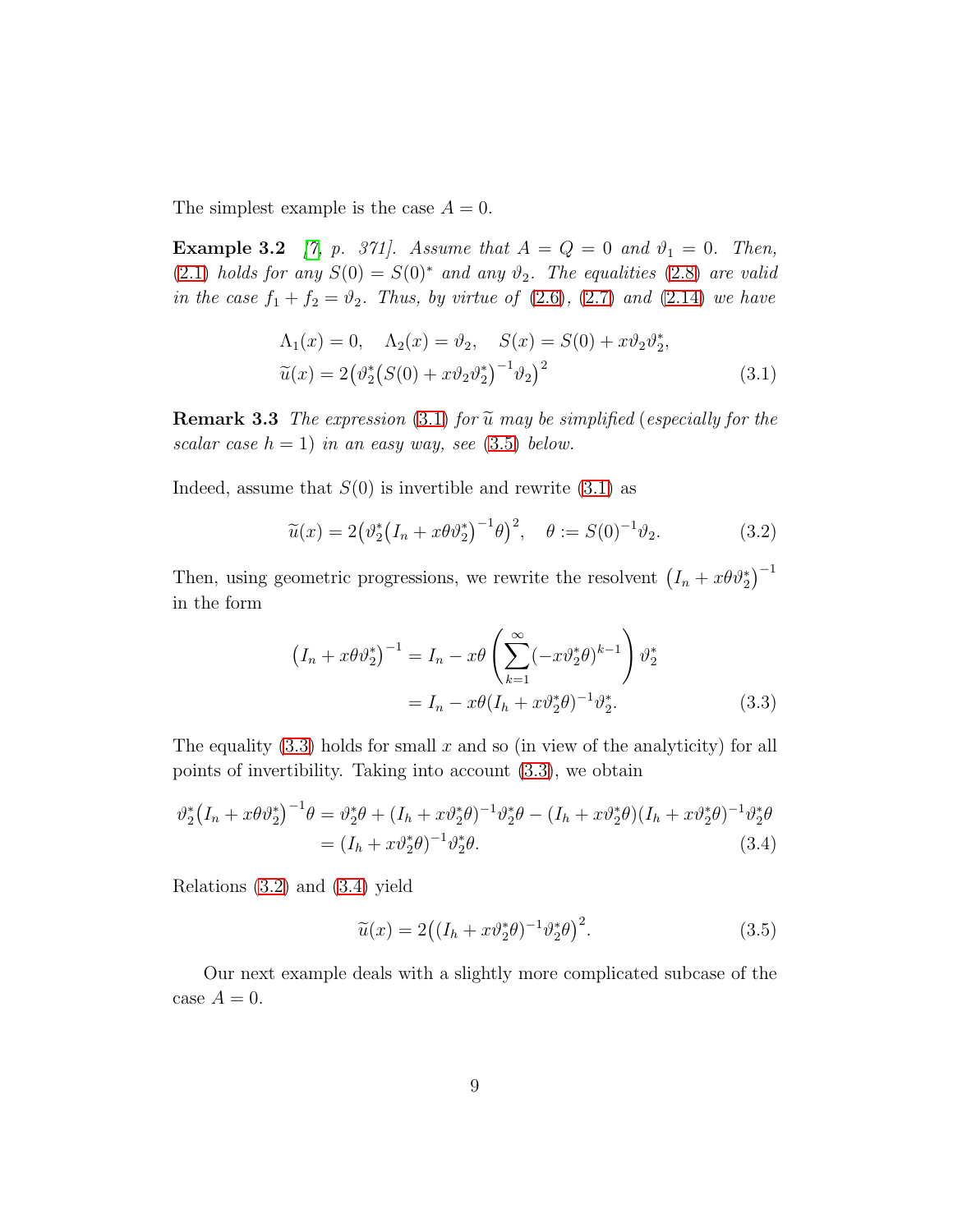**Example 3.4** *Let*  $h = 1$ *,*  $n = 2$ *,*  $A = 0$  *and* 

$$
Q = \begin{bmatrix} 0 & 1 \\ 0 & 0 \end{bmatrix}, \quad \vartheta_1 = \begin{bmatrix} b \\ 0 \end{bmatrix}, \quad \vartheta_2 = \begin{bmatrix} c \\ 0 \end{bmatrix}, \quad S(0) = \begin{bmatrix} 0 & 0 \\ 0 & d \end{bmatrix} \quad (d \neq 0), \quad (3.6)
$$

*where*  $b, c, d \in \mathbb{R}$ *. Clearly, we have*  $Q^2 = A = 0$ *.* 

In the case of the given above  $\vartheta_1$  and  $\vartheta_2$ , we also have  $\Pi(0)j\Pi(0)^* = 0$ . Thus, [\(2.1\)](#page-2-5) holds for any  $S(0) = S(0)^*$  and we choose  $S(0)$  as in [\(3.6\)](#page-9-0). For  $f_i =$  $\int f_{i1}$  $f_{i2}$ 1  $(i = 1, 2)$  relations  $(2.8)$  are equivalent to

<span id="page-9-2"></span><span id="page-9-1"></span><span id="page-9-0"></span>
$$
f_{11} + f_{21} = c, \quad f_{12} = -f_{22} = \frac{ib}{2}.
$$
 (3.7)

Further we assume that [\(3.7\)](#page-9-1) (and so [\(2.8\)](#page-3-3)) is valid and use Theorems [2.3](#page-4-2) and [2.5.](#page-5-3) Since  $Q^2 = 0$ , the series representations of  $e^{\pm ixQ}$  and relations [\(2.7\)](#page-3-0) and [\(2.8\)](#page-3-3) imply that

$$
\Lambda_1(x) = -iQ(f_1 - f_2) = \vartheta_1, \quad \Lambda_2(x) = f_1 + f_2 + iQx(f_1 - f_2) = \vartheta_2 - x\vartheta_1.
$$
\n(3.8)

Using  $(2.6)$  and taking into account  $(3.6)$  and  $(3.8)$ , we obtain

$$
S(x) = \begin{bmatrix} \gamma(x) & 0 \\ 0 & d \end{bmatrix}, \quad \gamma(x) := (b^2/3)x^3 - bcx^2 + c^2x. \tag{3.9}
$$

Finally, relations  $(2.14)$ ,  $(3.8)$  and  $(3.9)$  yield

<span id="page-9-3"></span>
$$
\widetilde{u}(x) = \frac{4b}{\gamma(x)}(c - bx) + \frac{2}{\gamma(x)^2}(c - bx)^4
$$
  
= 
$$
\frac{2(bx - c)}{\gamma(x)^2}((b^3/3)x^3 - b^2cx^2 + bc^2x - c^3).
$$
 (3.10)

**Remark 3.5** *The case of strong singularities of*  $\tilde{u}(x)$  *at*  $x = 0$ *, for instance,* 

<span id="page-9-4"></span>
$$
\tilde{u}(x) \sim \ell(\ell+1)/x^2 \quad \text{for} \quad x \to 0,
$$
\n(3.11)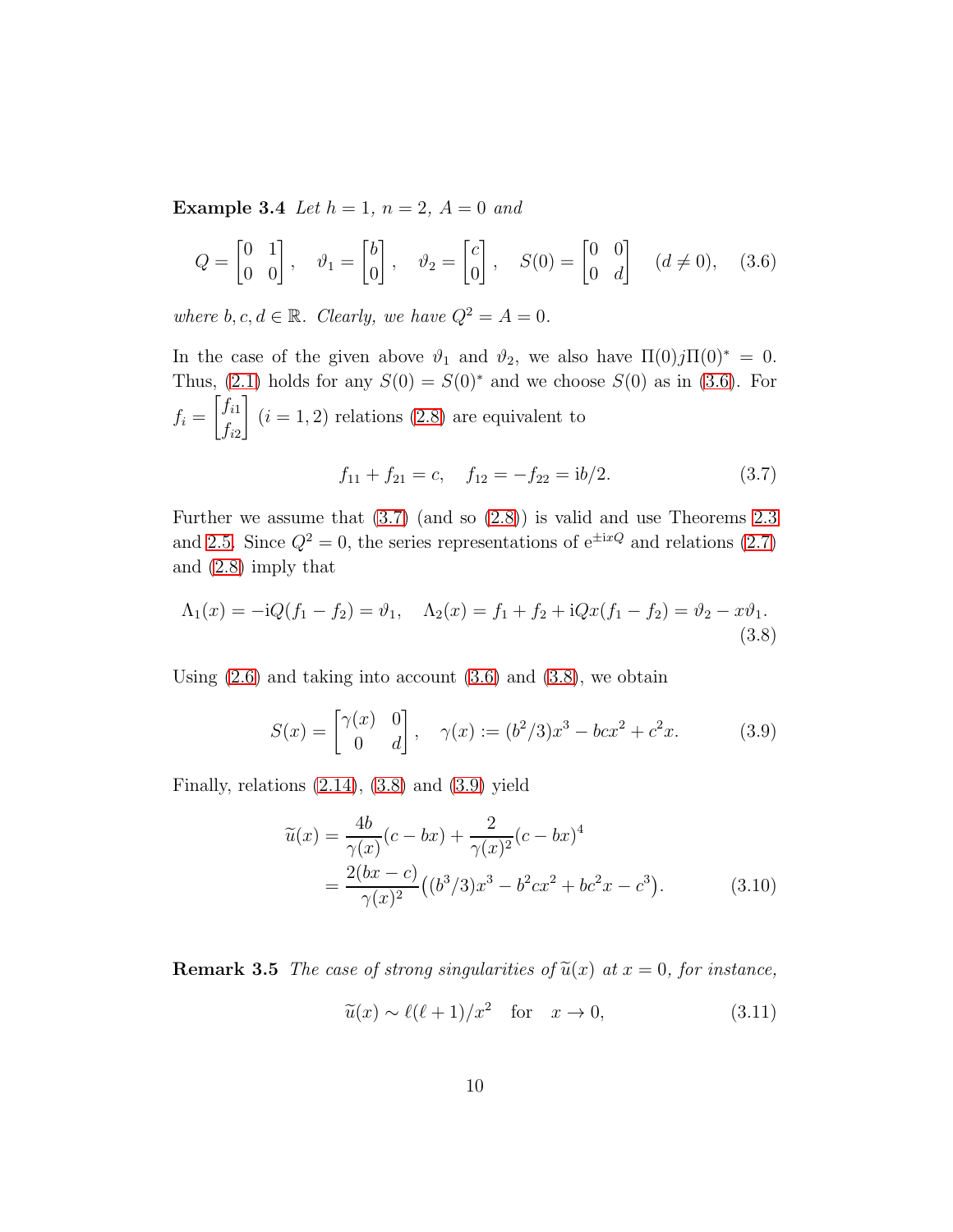*is of special interest [\[9,](#page-12-7) [11,](#page-12-8) [12\]](#page-12-5). Formula* [\(3.10\)](#page-9-4) (*for the Example [3.4](#page-8-5) above*) *shows that*

$$
\widetilde{u}(x) = \frac{2}{x^2} \big( 1 + O(x) \big) \quad \text{for} \quad c \neq 0, \ x \to 0; \tag{3.12}
$$

<span id="page-10-0"></span>
$$
\widetilde{u}(x) = \frac{6}{x^2} \quad \text{for} \quad c = 0, \quad b \neq 0. \tag{3.13}
$$

*Thus, we have the case*  $\ell = 1$  *for*  $c \neq 0$  *and*  $\ell = 2$  *for*  $c = 0$ *.* 

Another example for the case  $\ell = 1$  and an example for the case  $\ell = 3$  have been treated in [\[11\]](#page-12-8) and [\[12\]](#page-12-5), respectively. (In both cases, we had  $S(0) = 0$ but det  $A \neq 0.$ )

Example 3.6 *Let us simplify formulas for fundamental solutions in our example* [\(3.13\)](#page-10-0) *where*  $\ell = 2$ *. Since*  $h = 1$  *and*  $c = 0$ *, relations* [\(3.6\)](#page-9-0)–[\(3.9\)](#page-9-3) *and*  $(2.16)$  *yield*  $A = 0$ ,  $\vartheta_2 = 0$  *and* 

$$
\Pi(x) = \begin{bmatrix} b & -bx \\ 0 & 0 \end{bmatrix}, \quad S(x) = \begin{bmatrix} (b^2/3)x^3 & 0 \\ 0 & d \end{bmatrix}, \tag{3.14}
$$

$$
\begin{bmatrix} 1 & 0 \end{bmatrix} w_A(x,\lambda) = \begin{bmatrix} 1 - \frac{3}{\lambda x^2} & \frac{3}{\lambda x} \end{bmatrix}.
$$
 (3.15)

*Hence, Theorem [2.3](#page-4-2) and formulas* [\(2.15\)](#page-4-4) *and* [\(2.18\)](#page-5-4) *imply that*

$$
\phi(x,\lambda) := \begin{bmatrix} 1 & 0 \end{bmatrix} w_A(x,\lambda) W_0(x,\lambda) \begin{bmatrix} 1 \\ 0 \end{bmatrix} = e^{ix\sqrt{\lambda}} \left( 1 + \frac{3i}{\sqrt{\lambda}x} - \frac{3}{\lambda x^2} \right) (3.16)
$$

satisfies Schrödinger equation with the potential  $\tilde{u}(x) = 6/x^2$ :

<span id="page-10-3"></span><span id="page-10-1"></span>
$$
-\tilde{y}''(x,\lambda) + \frac{6}{x^2}\tilde{y}(x,\lambda) = \lambda \tilde{y}(x,\lambda).
$$
 (3.17)

*In view of* [\(2.15\)](#page-4-4) *and* [\(2.18\)](#page-5-4)*, another solution*  $\chi(x, \lambda)$  *of this equation is obtained by the substitution of*  $-\sqrt{\lambda}$  *instead of*  $\sqrt{\lambda}$  *on the right-hand side of* [\(3.16\)](#page-10-1)*, that is,*

<span id="page-10-2"></span>
$$
\chi(x,\lambda) = e^{-ix\sqrt{\lambda}} \left(1 - \frac{3i}{\sqrt{\lambda}x} - \frac{3}{\lambda x^2}\right).
$$
 (3.18)

*Clearly, the branch of*  $\sqrt{\lambda}$  *in* [\(3.16\)](#page-10-1) *and* [\(3.18\)](#page-10-2) *may be chosen in an arbitrary way* (*the same branch for both formulas*)*.*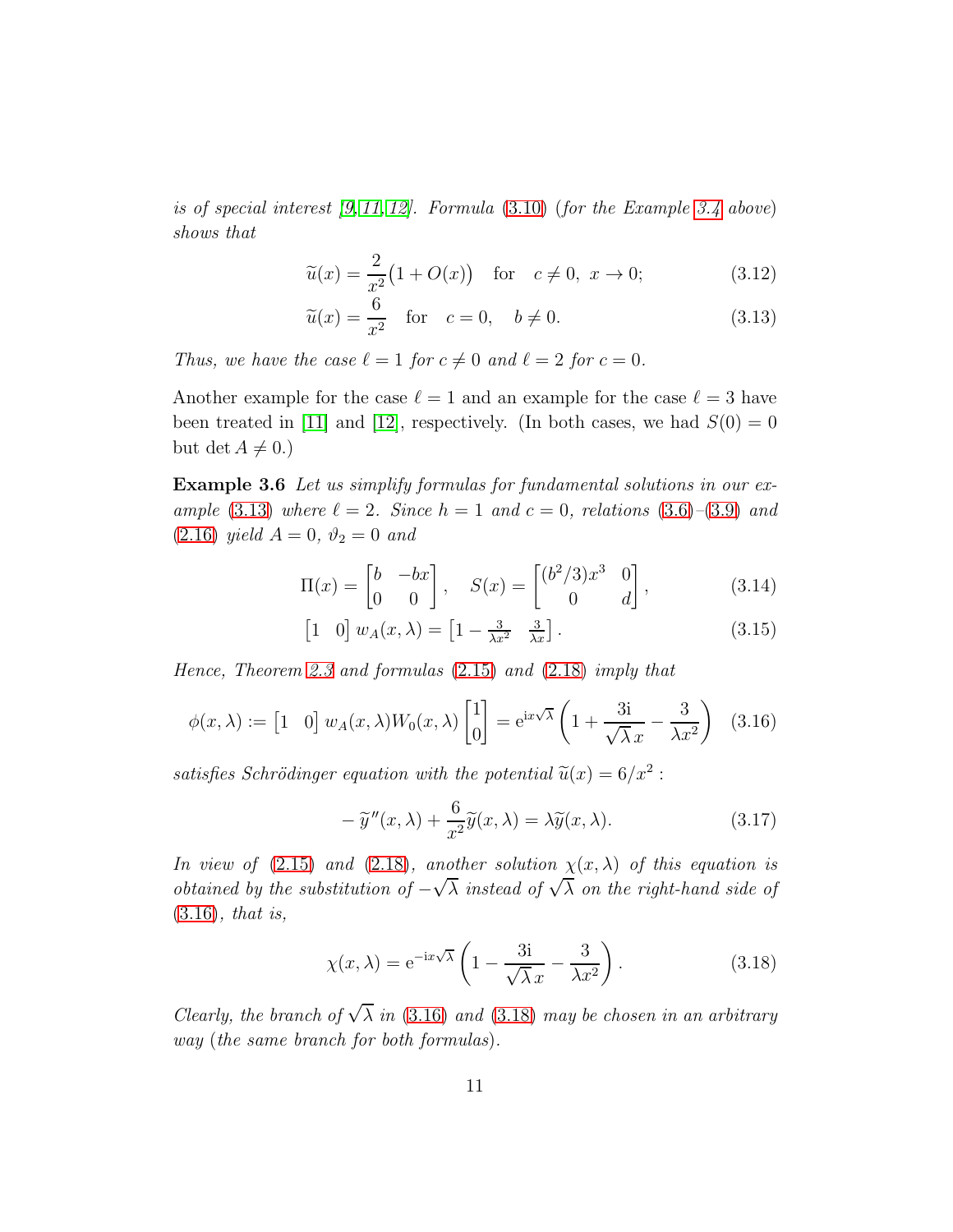*Now, it is easy to construct a nonsingular at*  $x = 0$  *solution*  $\mathcal{Y}$  *of the Schrödinger equation* [\(3.17\)](#page-10-3) *as a linear combination of*  $\phi$  *and*  $\chi$ *. Namely, we take*  $\mathcal{Y}(x, \lambda) := \phi(x, \lambda) - \chi(x, \lambda)$ *. In view of* [\(3.16\)](#page-10-1) *and* [\(3.18\)](#page-10-2)*, it is easily verified that*

$$
\mathcal{Y}(x,\lambda) = (1 + ix\sqrt{\lambda}) \left( 1 + \frac{3i}{\sqrt{\lambda} x} - \frac{3}{\lambda x^2} \right)
$$

$$
- (1 - ix\sqrt{\lambda}) \left( 1 - \frac{3i}{\sqrt{\lambda} x} - \frac{3}{\lambda x^2} \right) + O(1) = \frac{6i}{\sqrt{\lambda} x} - \frac{6i}{\sqrt{\lambda} x} + O(1)
$$

*for*  $x \to 0$ *. That is,*  $\mathcal{Y}(x, \lambda)$  *is nonsingular at*  $x = 0$ *.* 

Using double commutation method, S. Albeverio, R. Hryniv, and Ya. Myky-tyuk [\[1\]](#page-11-4) studied the change of  $\ell$  in the term  $(\ell/x)\sigma_1$  in a radial Dirac system when an eigenvalue is removed or inserted. (See also a related paper [\[23\]](#page-13-6).) The change of  $\ell$  in the case of GBDT for radial Dirac systems was studied in [\[20,](#page-13-1) pp. 237–239] (see also the references therein) and the analog of this result for the Schrödinger equations would be of interest.

Acknowledgments This research was supported by the Austrian Science Fund (FWF) under Grant No. Y-963.

### <span id="page-11-4"></span>References

- <span id="page-11-0"></span>[1] Albeverio S., Hryniv R., Mykytyuk Ya., Reconstruction of radial Dirac operators, J. Math. Phys. 48 (2007), Paper No. 043501.
- <span id="page-11-2"></span>[2] Cieslinski J.L., Algebraic construction of the Darboux matrix revisited, J. Phys. A 42 (2009), Paper No. 404003.
- [3] Fritzsche B., Kirstein B., Roitberg I.Ya., Sakhnovich A.L., Continuous and discrete dynamical Schrödinger systems: explicit solutions, J. Phys. A 51 (2018), Paper No. 015202.
- <span id="page-11-3"></span><span id="page-11-1"></span>[4] Gantmacher F.R., The theory of matrices, Chelsea, New York, 1959.
- [5] Gesztesy F., A complete spectral characterization of the double commutation method, J. Funct. Anal. 117 (1993), 401–446.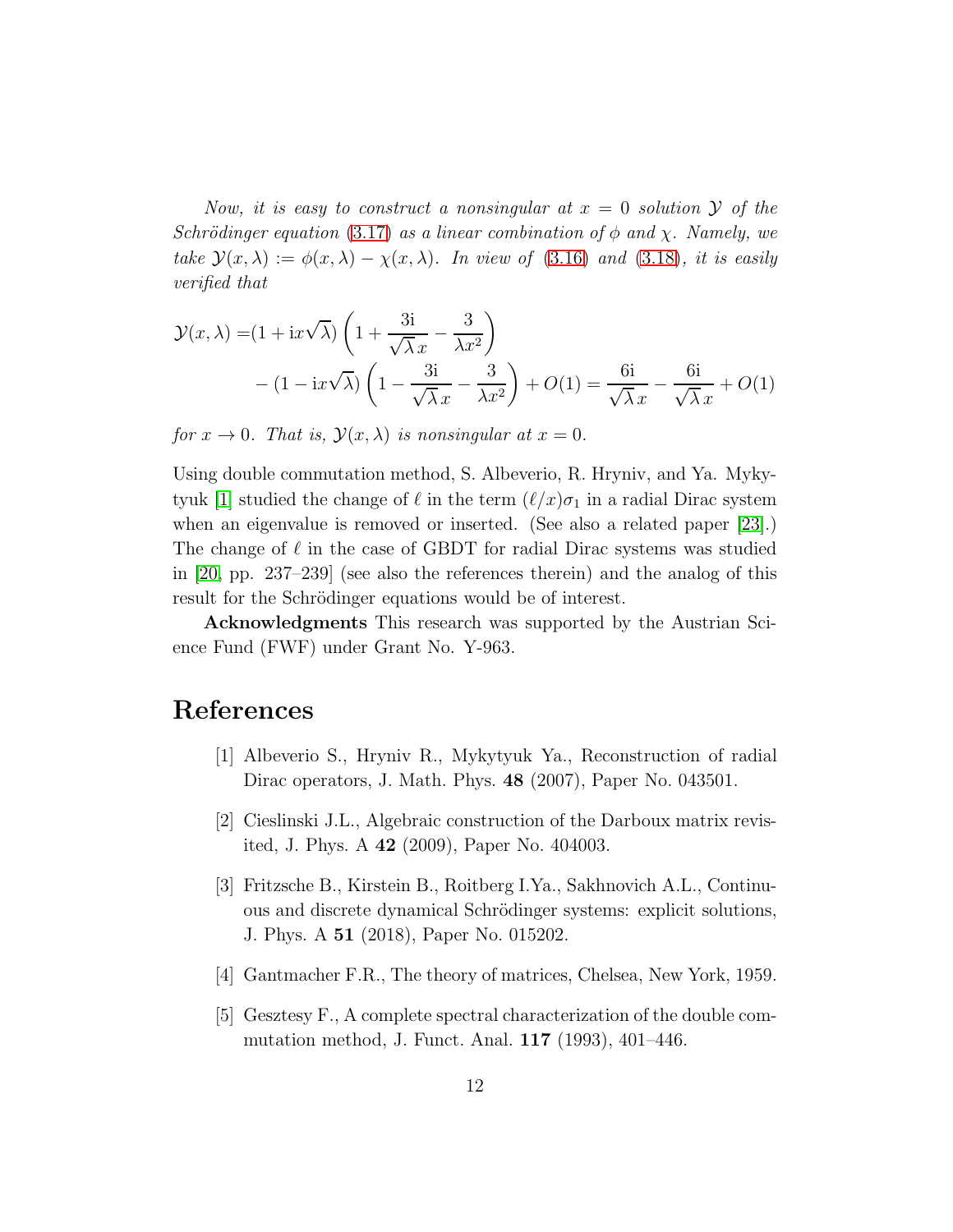- <span id="page-12-4"></span><span id="page-12-0"></span>[6] Gesztesy F., Teschl G., On the double commutation method, Proc. Amer. Math. Soc. 124 (1996), 1831–1840.
- [7] Gohberg I., Kaashoek M.A., Sakhnovich A.L., Sturm-Liouville systems with rational Weyl functions: explicit formulas and applications, Integral Equations Operator Theory 30 (1998), 338–377.
- <span id="page-12-6"></span>[8] Gomez-Ullate D., Grandati Y., Milson R., Rational extensions of the quantum harmonic oscillator and exceptional Hermite polynomials, J. Phys. A 47 (2014), Paper No. 015203.
- <span id="page-12-7"></span>[9] Grandati Y., Solvable rational extensions of the isotonic oscillator, Ann. Phys. 326 (2011), 2074–2090.
- <span id="page-12-1"></span>[10] Gu C.H., Hu H., Zhou Z., Darboux transformations in integrable systems. Theory and their applications to geometry, *Mathematical Physics Studies*, Vol. 26, Springer, Dordrecht, 2005.
- <span id="page-12-8"></span>[11] Kostenko A., Sakhnovich A.L., Teschl G., Weyl–Titchmarsh theory for Schrödinger operators with strongly singular potentials, Int. Math. Res. Not. 2012, 1699–1747.
- <span id="page-12-5"></span>[12] Kostenko A., Sakhnovich A.L., Teschl G., Commutation methods for Schrödinger operators with strongly singular potentials, Math. Nachr. 285 (2012), 392–410.
- <span id="page-12-2"></span>[13] Miura R. (ed.), Bäcklund Transformations, *Lecture Notes in Math.*, Vol. 515, Springer, Berlin–Heidelberg–New York, 1976.
- [14] Marchenko V.A., Nonlinear equations and operator algebras, D. Reidel Publishing Company, Dordrecht, 1988.
- <span id="page-12-3"></span>[15] Matveev V.B., Salle M.A., Darboux transformations and solitons, Springer, Berlin, 1991.
- [16] Sakhnovich A.L., Dressing procedure for solutions of nonlinear equations and the method of operator identities, Inverse problems 10  $(1994), 699 - 710.$